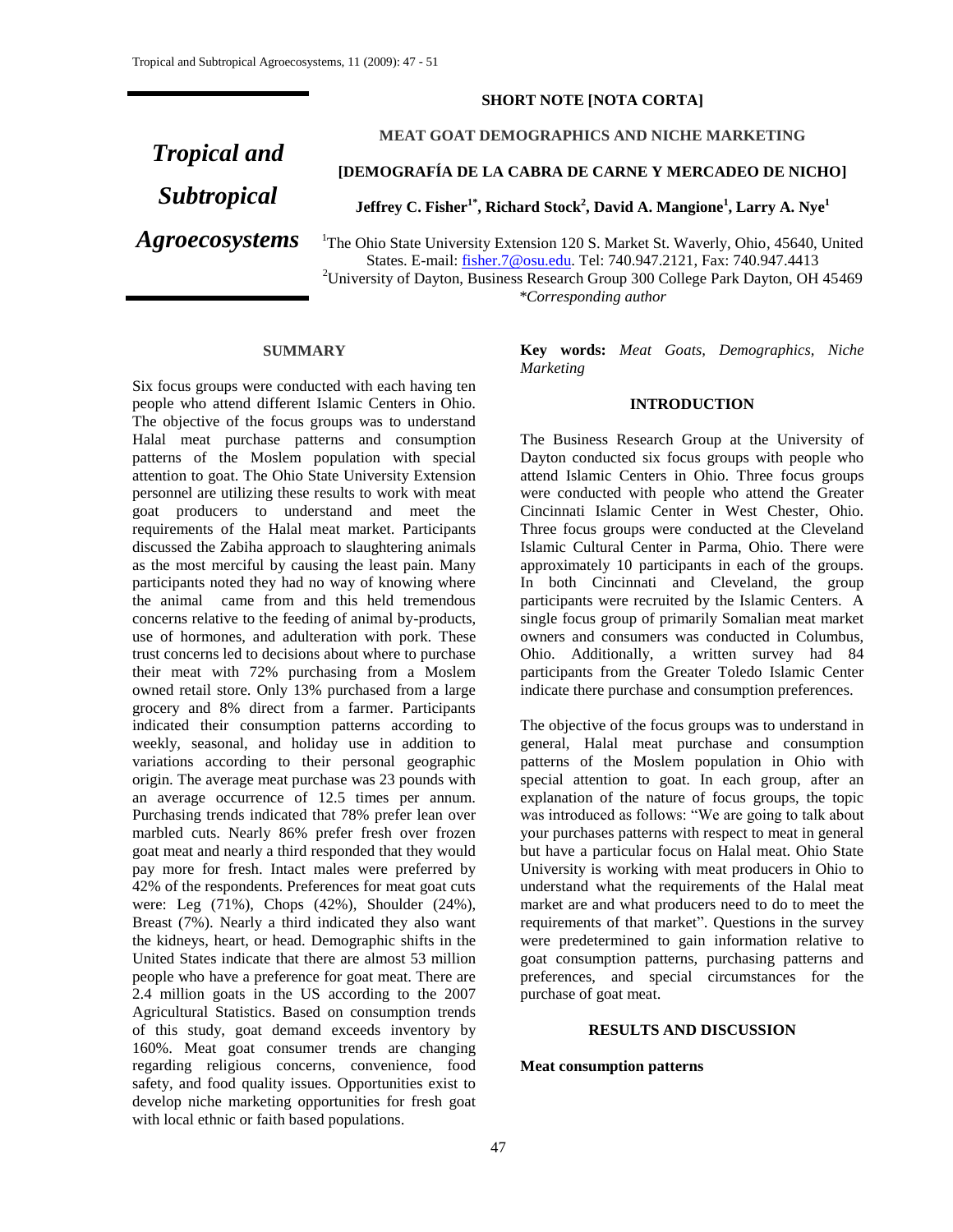## *Thinking of your household's consumption of meat products, of whatever type, both when you eat out and when you eat at home how often do you eat meat?*

For most respondents meat was consumed every single day and often twice a day. There were some respondents who indicated they might eat it every other day, but they were the exception. At the same time, some participants took pains to note that it might only be a small part of a meal with several other dishes and ingredients involved so that meat was not necessarily the center piece.

## *What meats constitute the bulk of the meat you eat?*

There were a wide variety of responses but participants could seemingly be divided into three general groups. There was a group of respondents that were either born in the United States or were from particular parts of the Middle East (Lebanon, Palestine, Iran) who predominantly eat chicken or beef with occasional use of fish or lamb. There was a second group from the Middle East of primarily Arab origin who supplemented the chicken consumption with more lamb consumption and less beef. Finally, there was a group of participants from Pakistan and India who consumed chicken, goat and lamb predominantly. Participants in both Cleveland and Cincinnati noted that those from the Middle East were more likely to eat lamb and those from India and Pakistan were more likely to eat goat.

While a substantial number of participants consumed beef, in all six focus groups participants brought up very specific concerns about beef linked to issues about cows being feed animal byproducts.

Participants were asked to rank order meat preferences in percent or however they would choose. For some participants, the choice between goat and lamb was tied to quality. Several participants made the choice between lamb and goat based on availability. In this regard, participants noted everybody prefers goat but it's not available. They went on to comment that they would eat goat every week if it was available. Nearly 85% of Somalians in Columbus would prefer goat meat if a good quality product is available for a reasonable price. They use lamb when goat meat is not available to them during certain times throughout the year. The Somalians will also substitute Halal chicken and beef if lamb and goat meat are not available. They perceive goats providing leaner meat compared to lambs. When asked about the difference in carcass preference between the meat goat and the dairy goat, they responded that there is only one kind of goat in Somalia. They generally eat the males and use the females for milk production and reproduction of kids.

#### **Participant views of what constitutes Halal Meat**

*We are going to be speaking of Halal Meat, so what does the term Halal meat mean to you? Is there a*  *continuum here or is it a very discrete thing. For example, would you view some meat as preferable to other meat if it had been butchered in an appropriate way but not by a certified Halal meat butcher?* 

There were essentially two camps among the participants with respect to what constituted Halal meat. At one level, participants noted that Halal meat simply referred to all meats that was acceptable for a Moslem to eat. This included any meat (excluding pork) as long as the blood had drained from the animal before it died.

Participants then used the term "Zabiha" to refer to Halal meat that had been slaughtered in the appropriate fashion. The elements of an appropriate slaughter included: 1) a quick and merciful slaughter that allowed the blood to drain from the animal. The Zabiha approach to slaughtering was the most merciful and caused the animal the least pain noting that it was important that the goat or lamb never see the knife and that the knife should be very sharp. 2) a prayer to God. "When you slaughter an animal it should be slaughtered in the Name of God (Allah)".

Participants noted that in general "Halal" often gets used for "Zabiha". In several of the groups there was active discussion as to whether only the prayer is important or the appropriate slaughter technique is also important. Participants noted that "Some people take the position that any meat you buy at is Halal because it was Christians or Jews doing the slaughtering so we don't have to worry in this country" [in contrast to India where Hinduism dominates]. Some noted there had been specific statements in the Quran that eating the meat of the People of the Book (Christians and Jews) was acceptable. In several of the groups, there was a mention that kosher meat was acceptable noting that kosher is actually stricter than Zabiha since not just a cleaning of surfaces and equipment is required where pork had been, but totally separate equipment was required. Finally, participants often brought up concerns that animals were being "fed animals or pig by- products". Many participants noted, they had no way of knowing where the animal slaughtered came from and this was of tremendous concern. This may be the most important point learned in the discussion from the viewpoint of Ohio meat producers. The Moslem population interviewed is extremely worried about the provenance of the animals they consume. They would like to know that the animal had not been fed any animal by products and that none of the meat was adulterated with pork.

#### **Meat Shopping Patterns and Attitudes**

#### *Where do you shop for meat?*

In each of the groups, most participants indicated they shopped at a Halal market/grocery that typically would have other ethnic spices and foods as well. In the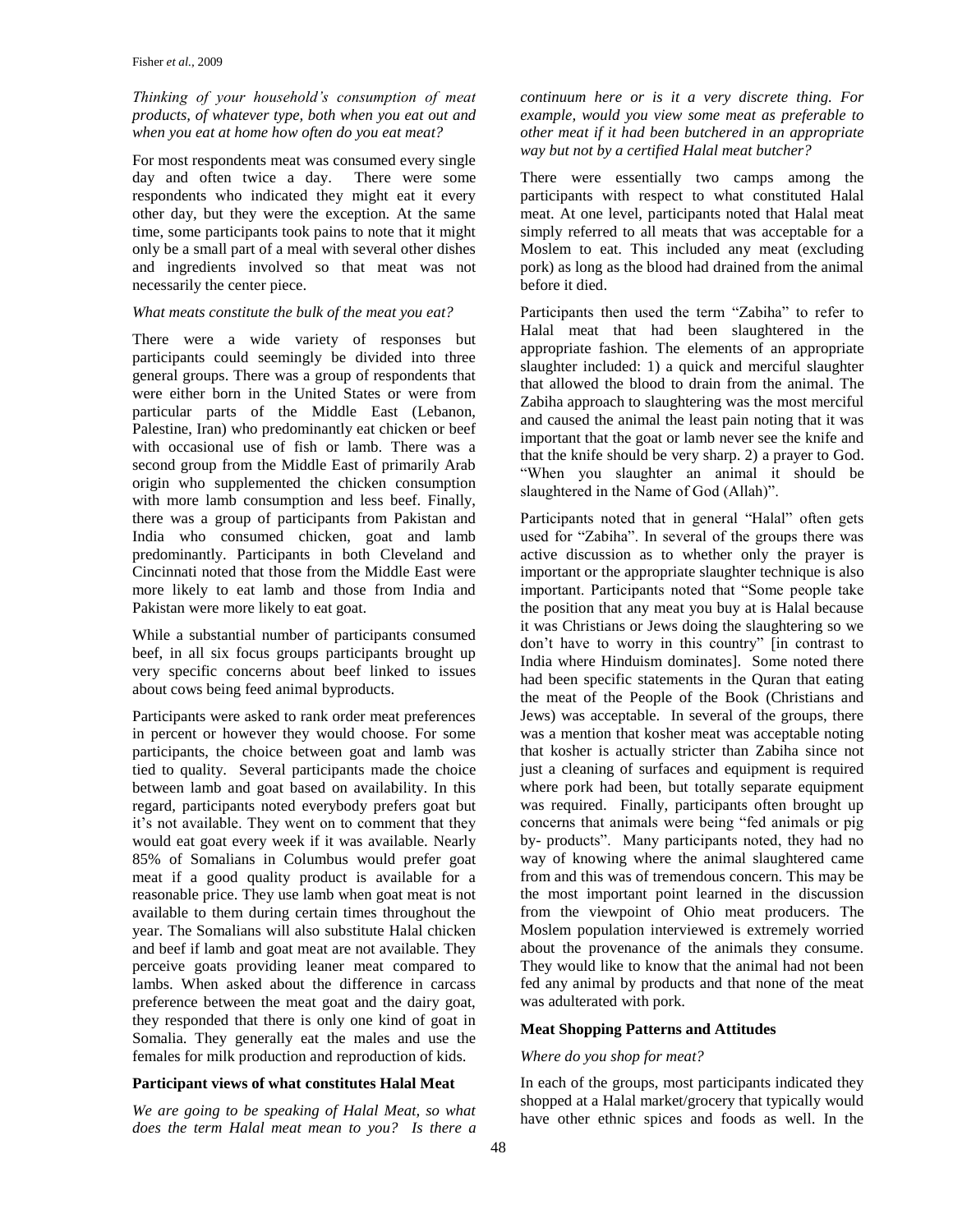Cincinnati area, participants were aware of three or four Halal meat markets. In Cleveland there were far more noted. Some noted they would periodically go to Detroit because there was a slaughter house in Detroit. Others acknowledge buying meat from large grocery chains. The cultural sensitivity about not buying from a recognized Halal source was illustrated in one group. When asked directly if anyone went to the regular grocery store, one woman said she wanted to be honest in a holy place, she did go to the grocery store but when she got home she cleaned it and said a prayer over it. There was an immediate buzz around the table from people who appeared embarrassed that she would say it. She then went on to say that it was due to cost because Halal meat is very expensive. In order to remove the need for personal confession, the groups were asked what percent of the Moslems they were aware of shopped at regular grocery stores for their meat. Estimates varied from 30% to 50%. Participants also noted that this had started to decrease with respect to beef consumption since a story on "*60 Minutes*" had revealed that up to 30% of ground beef included other meat which might be pork. As a consequence, those who still purchased from regular grocers described picking out a roast themselves and asking the butcher to grind it for them. One noted she would purchase an Amish brand that is more cleanly. In part, the Amish brand purchase was linked to the idea that you could know that a practicing Christian or Jew had conducted the slaughter rather than an unbeliever.

Participants had some experience in purchasing direct from a farmer. In these cases, participants said that practice had been more frequent several years ago when there were not as many Halal meat outlets as there are currently. In many cases, the trips to the farmers are associated with the practice at Hajj of sacrificing an animal. Typically, the participants noted they would conduct the slaughter and ask the farmer to do the rest of the butchering. Farmers were mostly found through word of mouth.

None of the participants appeared to go to specialty retail butchers who were not Halal because of concerns about contamination with pork. Almost no participants had ordered Halal meat on the internet. They noted they had concerns about freshness and not being able to see the meat.

*Of all these establishments we've discussed, where would you prefer to shop for your meat?* 

The immediate response in every group to this question was "the regular grocery store".

Almost all participants experienced their current meat buying process of going to the Halal store as extremely inconvenient. In part, this almost universal first response was tied to participant descriptions of going once or twice a month to the Halal market (in some

cases a lengthy trip), buying many pounds of meat and cutting and freezing it when they got home. Several participants in each group have a large freezer at home<br>in order to accommodate this practice. Several in order to accommodate this practice. expressed an active dislike of going to the Halal store. Beyond the inconvenience of the Halal market, participants often felt that a regular supermarket would tend to be more hygienic, have better packaging, and provide a broader array of cuts.

# *What are the characteristics of the place you prefer to shop for meat that are important to you?*

There was a remarkable uniformity across the groups in the initial responses to this question. Almost the first word out of everyone's mouth was "Cleanliness" or "Trust".

The trust issue often involved trusting that the Halal meat being purchased really was slaughtered in the appropriate manner with the proper prayers (Zabiha) said at the time of slaughter. There were some concerns about health issues at Halal markets with some participants noting they felt it was important to know the store had been inspected. Another participant felt packaging was an important characteristic in that sometimes when you buy at a Halal meat place it's not packaged well and the juice leaks out. As a follow-up, participants were asked: *Must it be owned by a Moslem?* While participants indicated ownership by a Moslem was not important as long as the meat was Zabiha, they felt it was easier to trust that it was Zabiha if the owner was a Moslem.

# **Details on Halal Meat Consumption**

## *Are there particular holidays or special days when you would consume more Halal meat?*

Across all focus groups there was agreement that meat consumption rose substantially during Ramadan due to the rounds of parties and impromptu visits that were typical after the sun fell. Because of concerns about availability problems, many participants report stocking up in their freezers prior to the start. Participants pointed out there would tend to be an increased consumption of lamb and goat because more special recipes were cooked at this time.

Every group mentioned that the second time where consumption increased was in the last month of the lunar calendar (Zulhijjah) on the Day of Sacrifice (Eid-ul-Adha). There is a requirement that every person who is able, to financially sacrifice an animal. The rules for distribution of the meat indicates one third should be given to the poor, one third to family and friends, and one third for yourself. Due to the difficulty of finding an animal to sacrifice, it has become the custom for those that are not born in the United States to send money to their home country to have the sacrifice done as more poor people can be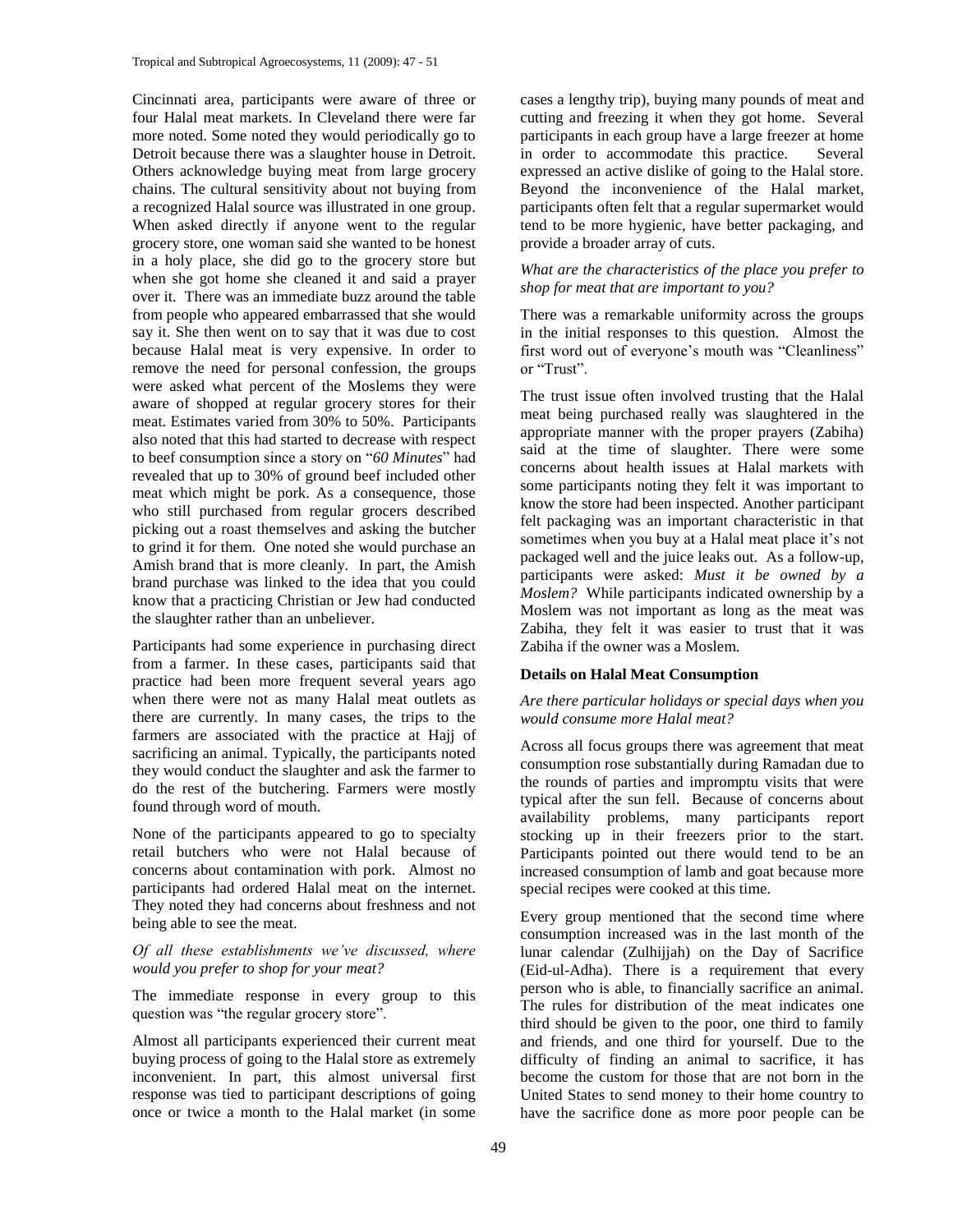fed. Here, slaughter is usually arranged through a Halal store where someone else can do all the aspects of butchering. One focus group specifically suggested there was a market opportunity for a farmer that advertised their willingness to provide sacrifice goats on this day

# **Meat Purchasing Patterns**

## *When you purchase Halal meat how many pounds do you purchase on average?*

The responses varied from 10 pounds on average every couple of weeks to 15 to 20 pounds depending on family size. One participant noted that we should think of average meat consumption as the same for other American families so if they are consuming primarily goat, it might be 270 pounds per year." In general, participants had noted they were stocking up on meat when they went to the Halal store because they only went one to two times a month. Most Moslem people or Arab people have a freezer. The Somalis preferred a 35-40 pound carcass because their perception is that carcasses over 40 pounds are from older goats and will lack quality. They believe a trim, tender carcass will cook fast. The smaller carcasses are usually stuffed and served whole with vegetables at larger family dinners. They prefer a lean grass fed carcass to a grain fed goat. Most indicate that they can tell the difference between grain fed and grass fed in the smell when you cook the goat and the taste and texture of the meat.

# *Are you willing to pay more for fresh relative to frozen Meat?*

Participants in general preferred fresh relative to frozen meat because it enabled them to judge how recently it had been slaughtered. They noted they would often be taking the meat home to freeze it themselves because of the infrequency of their trips to the Halal market. Most participants noted they will ask their Halal market person how fresh the animal is. Several participants noted they call the market on a regular basis to see when the meat shipments are coming in. Several also noted they order from the Halal meat market in advance and pick up on the day the meat comes in. While participants clearly preferred fresh to frozen, they were also very price conscious. It was clear that many of the women would have difficulty initially choosing something that was frozen because of their desire to gauge qualities of the meat from smell, color and touch.

The focus group identified some average retail prices for goat meat. They identified \$1.99 per pound for frozen goat meat and \$2.99 per pound for fresh goat meat. Price was an important issue for many participants. In Cincinnati, there was a discussion that a large specialty store tried to carry Halal meat but that it had failed because they were charging too high a

premium at \$3.50 per pound. In Cleveland, a retailer had kosher hotdogs but was charging \$4.00 per pound and no one would buy them at that price." Somali meat market owners reported buying imported frozen goat carcasses cheaper than fresh goat as they can buy them cheaper and estimated that 15-20 % of retail price is the transportation costs to and from Detroit to obtain the product.

## *When you shop for Halal Meat, do you prefer a whole carcass or specific cuts?*

As noted in the prior discussion on goat, most consumers are buying the whole goat carcass because of the problems of limited availability. There were some participants (with smaller families) who would have liked the option of getting just a leg or a shoulder. At the same time there were participants who felt they would want the whole carcass anyway because "there is not much meat there". Intact males were preferred by 42% of the respondents. Preferences for meat goat cuts were: Leg (71%), Chops (42%), Shoulder (24%), Breast (7%).

# *Are any by-products from the processed Halal Meat important to you?*

With respect to goat, almost every part of the goat was mentioned by a subset of participants. These included the tongue, neck, liver, brain, kidneys, heart and lungs. Livers and kidneys are a desirable breakfast food, but are in short supply from Detroit because they do not take the time to remove them and clean them for consumption. Skins can be harvested from the goats and are made into purses and wallets. Organs and entrails are processed into cat and dog foods. The heart and brains can be eaten, but are not desired by many Somalians as a food source. The group indicated that there would be a market for stomachs if it were easier to clean them without using chemicals since it is a time consuming and laborious effort for a low value product. Somalians are accustomed to feeding their babies goat milk but use cow milk because of the limited availability of goat milk in Ohio and the U.S. They use goat cheese but do not prefer it to cheese made from cow's milk. They do prefer using goat butter, but the supply is very limited. In the context of by-products, there were concerns raised about substitutes for gelatin. In the United States participants felt they mostly use gelatin from a pig source. This concern extended to medicine capsules.

# **CONCLUSION**

Demographic shifts in the United States indicate that there are almost 53 million people who have a preference for goat meat. There are 2.4 million goats in the US according to the 2007 Agricultural Statistics with production increasing by 4% per annum. Based on consumption trends of this and other studies, goat